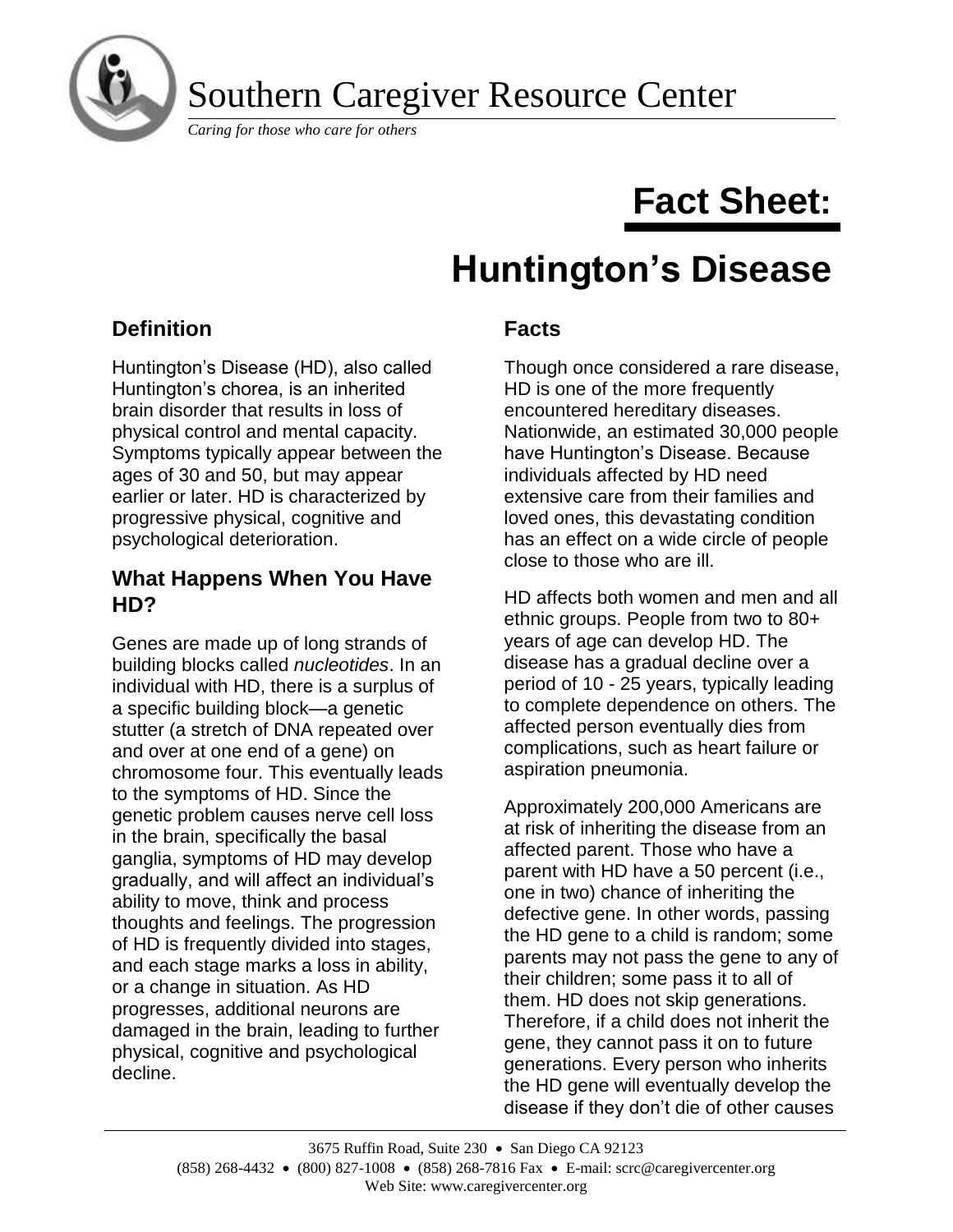(stroke, cancer, etc.) before HD progresses.

## **Symptoms**

An individual with Huntington's Disease often has problems in three areas: control of body movement, cognitive (or mental) functioning and psychological issues. The intensity and number of symptoms vary case by case. Symptoms experienced by those with HD may include:

- **Movement** Quick, dance-like, uncontrollable movements of the limbs are typical of those with HD and are commonly called chorea by health professionals. Movements of the torso and face are the most obvious. All movement disorders tend to progress over time, both in frequency and severity. Movements may be grossly exaggerated, causing what was intended to be a small movement to become tremendous instead. For example, an intended small shift in bed may cause the individual to actually vault out of bed. Eventually rigidity or muscle stiffness may occur. HD may affect your loved one's ability to walk—he or she may become unsteady, or even appear "drunk." In later stages of the disease, swallowing becomes increasingly difficult (dysphagia), and choking is a major concern.
- **Cognitive** Huntington's Disease causes changes in the brain that slow processing of information and hamper organizational ability. Thus, your loved one may find it increasingly challenging to organize typical household matters, cope with new

situations, or switch from task to task (multi-tasking). Because individuals with HD have difficulty processing information, they may have difficulty remembering words, and speech may become challenging. Individuals with HD may exhibit poor judgment and problems with short-term memory. Declining cognitive function is common as the disease progresses, although those with HD continue to recognize their caregivers, are aware of what is happening around them, and can give feedback about their condition and care.

**Psychological** - Some people with HD may have difficulty controlling impulses and emotions, resulting in outbursts, yelling or aggression. Mild to severe depression, common in most individuals with chronic, long term conditions, is one of the primary complaints of HD. Other psychological symptoms include irritability and anxiety. Others may exhibit schizophrenic-like behavior, such as hallucinations, mania, anxiety and psychosis.

# **Diagnosis of Huntington's Disease**

A thorough neurological exam that uses the Unified Huntington's Disease Rating Scale (UHDRS) and an extensive patient and family medical history can confirm the presence of HD. Symptoms exhibited, however, may or may not be caused by the disease. A physician or neurologist, preferably one familiar with HD, can help to make this determination. Genetic testing is the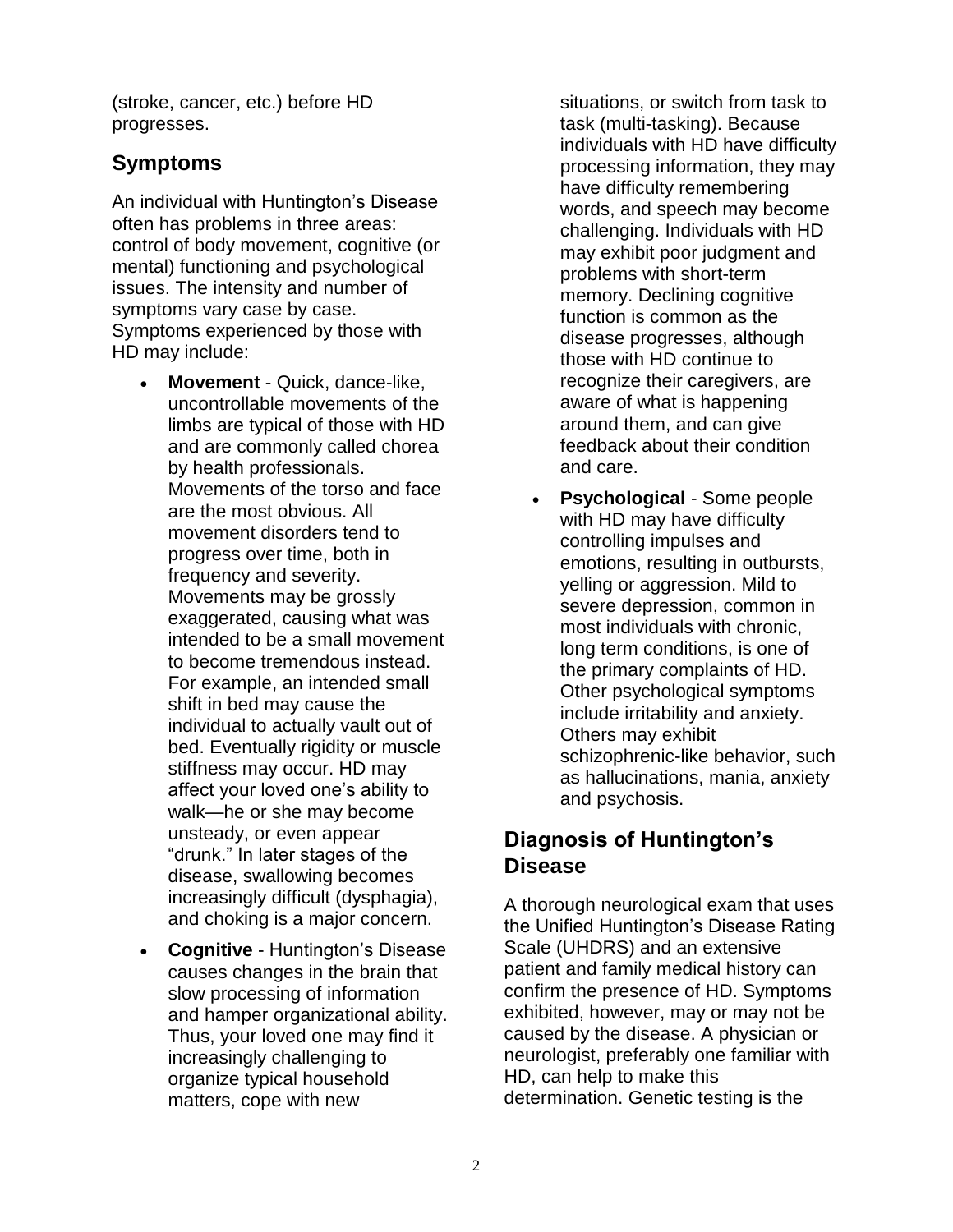most conclusive and definitive way to determine if your loved one will develop, or has developed, Huntington's Disease.

## **The HD Gene and Genetic Testing**

In 1993, the discovery of the gene that causes Huntington's Disease led to the development of a direct gene test for HD. This blood test, also called a presymptomatic test, can be used to predict Huntington's Disease before symptoms develop. The test consists of a series of visits to a genetic testing center for genetic counseling, a thorough neurologic exam, a psychological interview, discussion of positive or negative results, and follow-up. Test results cannot indicate *when* symptoms will appear, although research is ongoing in this area.

A second blood test, called a confirmatory test, confirms the presence of the HD gene. The procedure for this test is the same as the presymptomatic test; however, the test is given after symptoms of the disease have begun to appear. Prenatal testing is available to determine if a fetus carries the HD gene. Due to the potential burden of the knowledge that one will develop this chronic disease, however, it is recommended that children not be tested until they are at least 18 years of age. In the absence of a cure, at-risk individuals may prefer to live with uncertainty, rather than take the test. The decision is a personal one and should be discussed with a genetic counselor, families and loved ones.

Finding a testing center that follows the Huntington's Disease Society of America (HDSA) guidelines for genetic testing is very important. HDSA

publishes an up-to-date listing of these testing centers (see Resources).

#### **Research**

Research is ongoing to develop new strategies to fight HD. Researchers are currently studying methods to delay the onset of HD or to halt the progression while a cure is developed. Other research efforts with animal models are determining the effects of HD, how it manifests, and if or how successful animal trials can be translated to treatments that work in humans. Research on the effects of surgical transplantation of stem cells and tissue transplantation is also underway. Both basic (laboratory) and clinical (testing of medications and treatments) research continue to facilitate new drug testing. To stay informed of, or participate in ongoing clinical trials, contact your local chapter or the national office of HDSA.

### **Treatment**

Currently, no medications can halt or slow the progression of HD. Thus, symptom management is the goal of treatment for HD. Medication may reduce involuntary movements and emotional disorders for some HD patients. Neuroleptic drugs are typically prescribed to reduce involuntary movement. Anti-depressants or antipsychotic medications are generally recommended for psychological symptoms. Families should proceed with caution when using new medications, however, as some individuals with HD may be more sensitive to side effects than others. It is important to document side effects of new medications or changes in behavior after a medication has been added to your loved one's routine.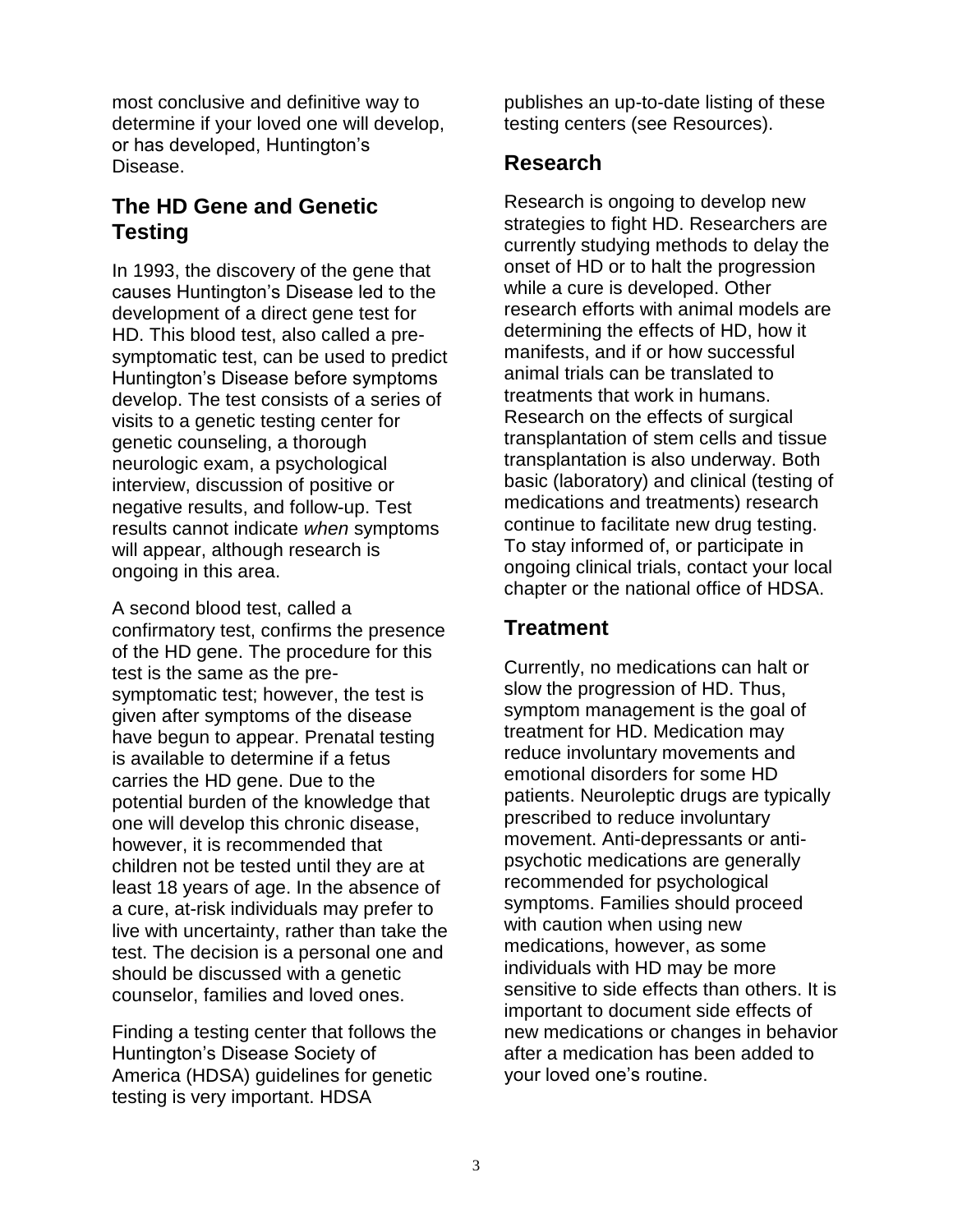Many other treatments can assist those with HD and their loved ones. Physical therapists can assist with early balance and walking problems and provide exercises to build strength. Exercise can also help combat depression. Occupational therapists can provide strategies to make your home safer and more livable for your loved one with HD, improve communication, and suggest ideas to offset cognitive decline.

Some helpful techniques that have worked for caregivers include labeling items around the house (for example, to indicate the contents of a kitchen cabinet), using lists and notes, and communicating with short, direct instructions. HD affects metabolism, and those with this disease may burn calories at a much higher than average rate. Thus, it may be important to keep your loved one on a high calorie diet. Dieticians can assist with diet changes and meal planning. Since the ability to communicate continually declines for those who have HD, a speech pathologist may also be particularly helpful at all stages of the disease. Ideally, treatments should be coordinated, and medications should be prescribed by health professionals who are thoroughly familiar with HD.

#### **The Role of Health Professionals**

When your loved one is being tested or receiving treatment for HD, you may seek the expertise of many different health professionals. People who have HD experience a number of symptoms and potentially many stages, so you may interact with what might seem like a great many physicians, social workers, physical therapists and other health care providers. It can be overwhelming to coordinate care and to find

appropriate resources and professionals who are trained in HD care. Keeping a notebook or "health journal" of the interactions with health care providers that you see, treatments administered, and medications prescribed will help to keep appointments organized and will provide a personal record of care.

By seeking early intervention from health professionals such as physical, occupational and speech-language therapists, those with HD can have more control over the disease and over their well-being.

### **Getting Support**

Due to the strong emotional impact of the diagnosis of this chronic, hereditary condition, and the stress of knowing that others in the family may be at risk, participation in support groups can be very helpful. Support groups provide a safe, caring environment in which to share information about individual experiences and challenges of HD with others in similar situations. Topics discussed may include adjustment, coping, disease course, family issues, frustrations, insurance, medication and more. Both online and in-person support groups are available for individuals with HD, their family caregivers, and for those living at risk. Counseling also may be helpful for individuals, couples, or families who are learning to cope with chronic illness or periodic health crises.

Family and friends who provide assistance to a loved one with HD may be at increased risk of poor health, depression and isolation. It is important for the health of the family caregiver, as well as the health of the person with HD, for their caregivers to take some time off from caregiving (known as respite), get enough sleep and have a support